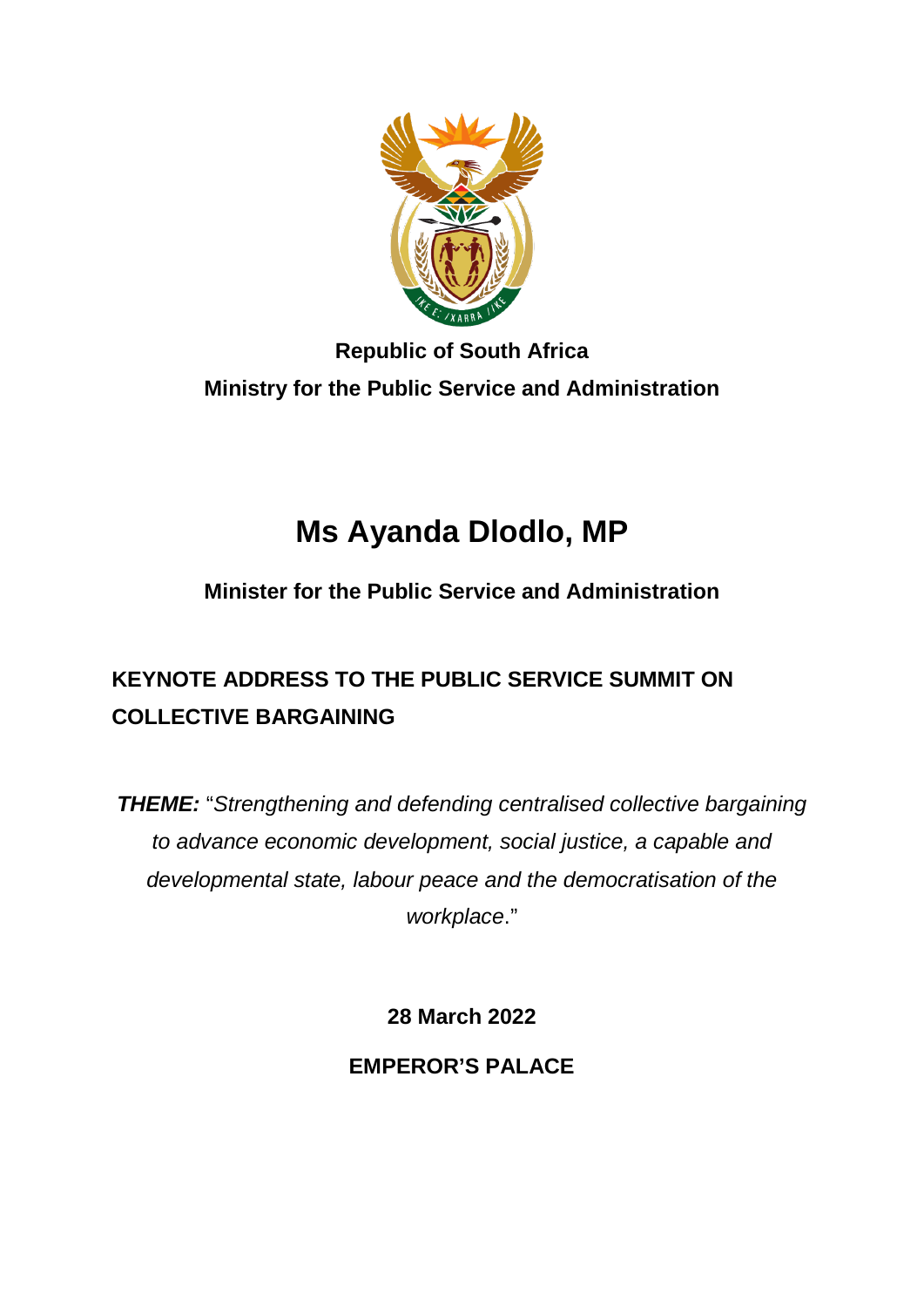#### **SALUTATIONS**

Programme Director: **Mr Mompati Jones Galorale** Deputy Minister for Public Service and Administration, Dr Chana Pilane-Majake PSCBC Chairperson- **Ms Ingrid Dimo** Director ILO Pretoria Office - **Mr. Joni Musabayana** Director CCMA- **Advocate Cameron Morajane** NEDLAC Labour Convener- **Mr Bheki Ntshalintshali** PSCBC General Secretary- **Mr. Frikkie De Bruin** Senior Government Officials present All labour Representatives present

Sanibonani

## **PURPOSE OF THE SUMMIT**

Programme Director, Government views this Summit as a very important opportunity to build on the first two Summits called Birchwood 1 and 2. This is why this Summit is colloquially referred to as Birchwood 3. Our aim is to solicit each other's understanding on the different priorities/expectations and emerge with a balanced view of finding each other towards the mutually benefiting end of labour peace, a professional, capacitated, ethical and developmental public service that is capable of delivering improved public services.

Most importantly, it is our hope that having addressed these issues, will allow us as partners to reboot and reset our relationship to a level where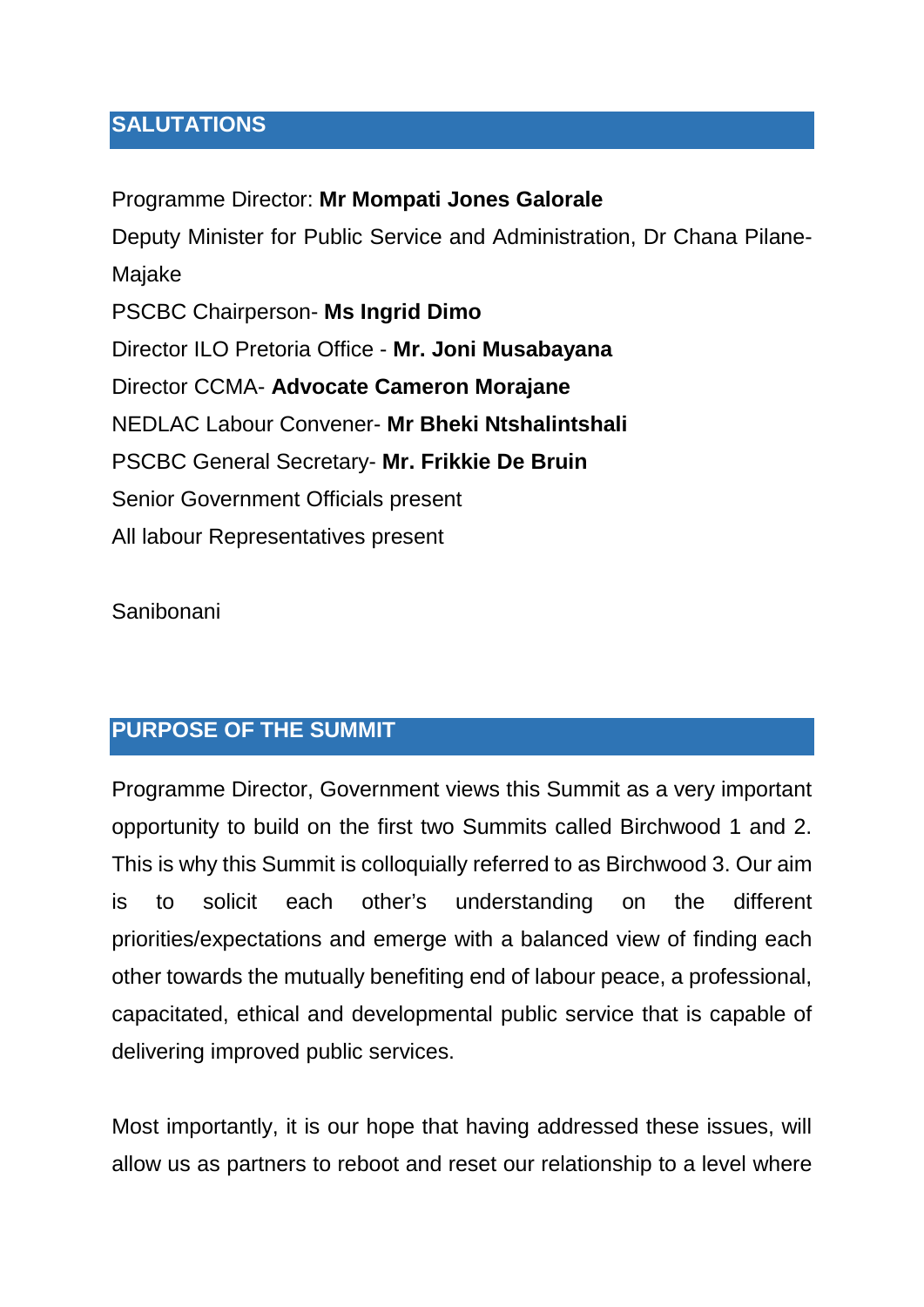we have restored trust and strengthened our collective belief in the Bargaining processes and in each other's commitment to a better system that can withstand any assault on it from any quarter imaginable.

### **COLLECTIVE BARGAINING**

The theme of the summit is "Strengthening and defending centralized collective bargaining to advance economic development, social justice, a capable and developmental state, labour peace and the democratisation of the workplace"

The fact that trade unions and government as an employer could agree to the articulation of the above theme is in itself an unambiguous demonstration of an unequivocal mutual commitment to the strengthening of social dialogue. This is in line with the President's call that he made as he delivered the 2022 State of the Nation's Address (SONA) for a social contract. Not as an end in itself but as a means to promote inclusive economic growth, social justice, equitable distribution of the country's wealth and promotion of workplace peace and stability.

According to the International Labour Organization, this type of social dialogue approach as a response to a type of crises we face as a country is both efficient and more equitable, as it protects the weakest segments of society, through collective focus and collective wisdom.

The need to protect the weakest in society as contemplated by the ILO, resonates well with our government's commitment to foreground the philosophy of four equally important components of society, namely, Citizens, Government, Public Service and Public Servants in our approach to this summit.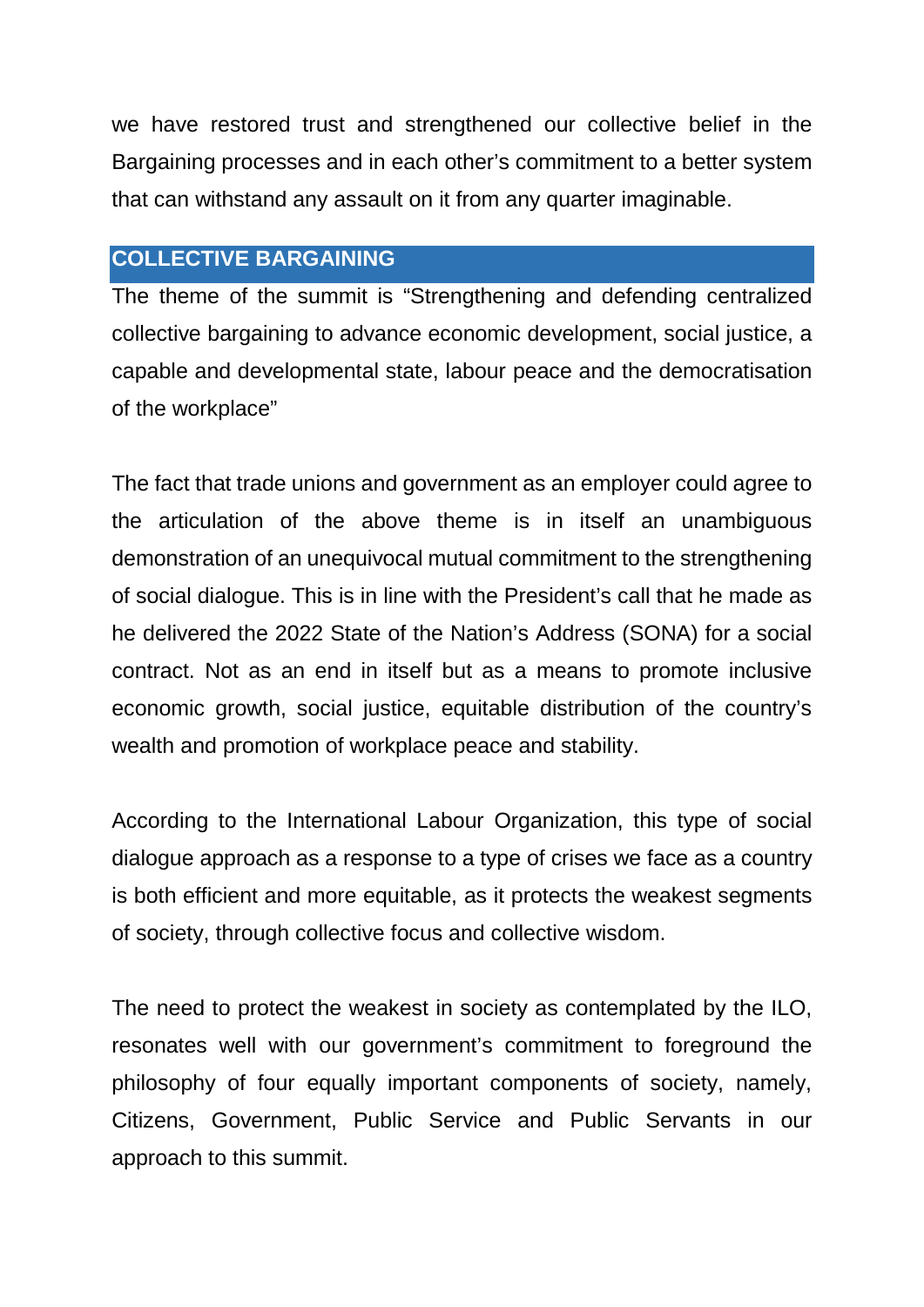This is so because it is the citizens who elect a government, in turn it is the government which sets up a public service, which appoints public servants through whom services are delivered to the citizenry. All these components are in turn bound by the principles of equity, transparency, affordability, and fairness. Furthermore, it is the government's role to ensure its policy choices serve to protect the often-competing interests of all stakeholders.

#### **SOCIO-ECONOMIC CONTEXT**

As parties to the PSCBC, we need to respond to the broader socio economic realities facing the public service and our country. These broader socio-economic realities include the sluggish economic growth, shrinking revenue and high unemployment. Malfeasance, corruption and COVID 19 exacerbated this already dire situation. All of these factors in turn, result in the progressive decline in the social wage as well. The decline in revenue has led to Cabinet adopting measures aimed at containing the cost of public administration that include, amongst others, the management of the wage bill.

#### **MANAGEMENT OF THE WAGE BILL**

Researchers and economists have warned that our failure to effectively link budgets, staffing levels, remuneration, and delivery priorities, would have important consequences in the future for the social safety net, sustainability of public services and the stability of the country. These consequences include failure to deliver basic services as evidenced by an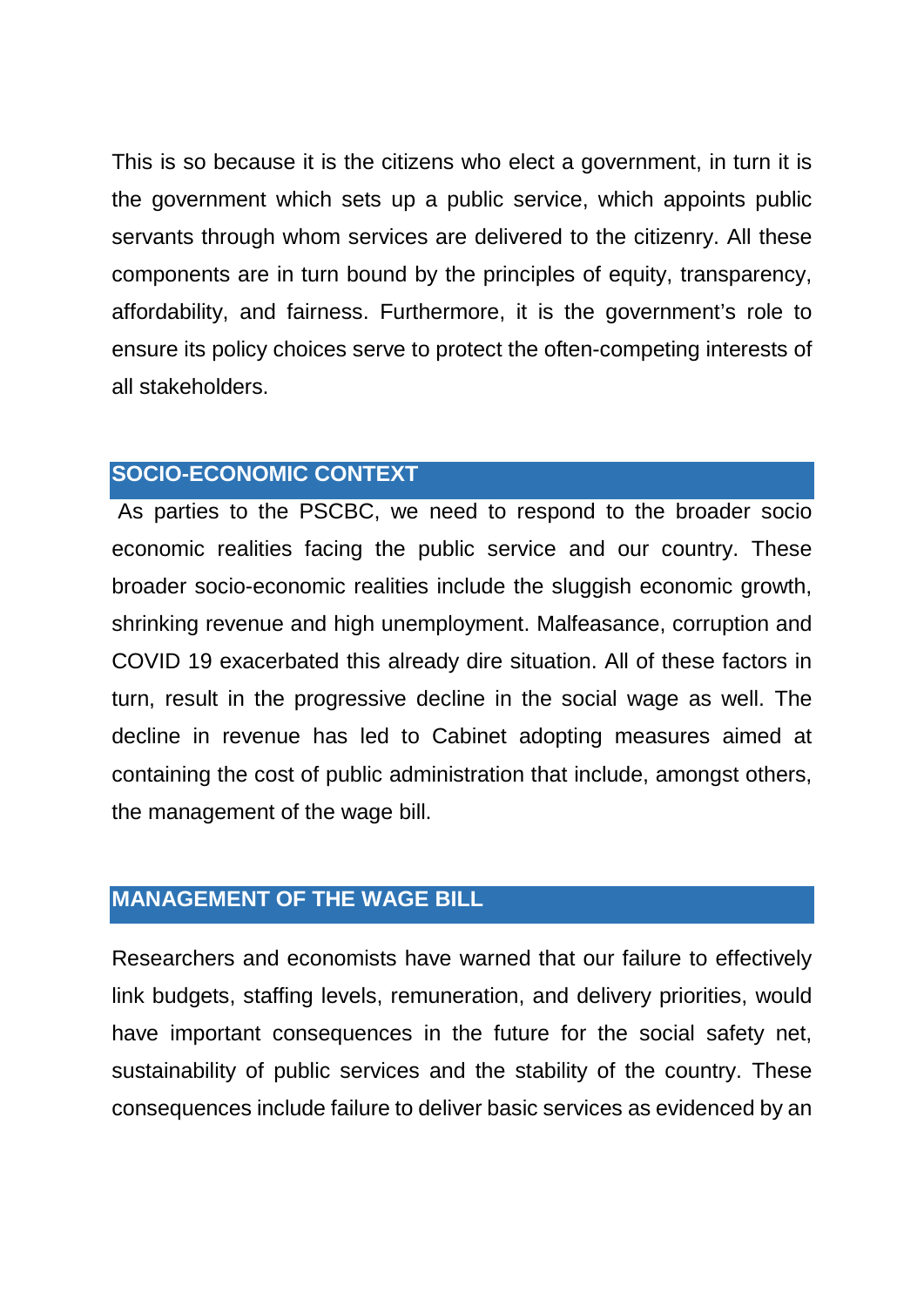increase in the number of service delivery protests from 82 in 2011 to 137 in 2019 according to Municipal IQ.

Government is also burdened with a massive wage bill. Government's wage bill (which does not only include the public service wage bill) accounts for 33% of all wages paid in South Africa, while it only employs only around 13% of all workers. This clearly contributes to inequality and is, therefore unacceptable. The Minister of Finance, reported as he tabled the 2022 Budget Speech that Public Sector wage spending is budgeted to increase marginally from R659.8 billion in 2021/22 to R695 billion in 2024/25. Over the last eleven financial years, the public sector wage bill grew at an average rate of 7.9% from R308.5 billion in 2010/11 to R659.8 billion in 2021/22. Compensation spending on the consolidated budget accounts for about 12% of GDP, making it one of the highest in the world when compared to our peers. Again, this is clearly unstainable since the wage bill is growing faster than the revenue.

Budgets for wage adjustments come from the same source as funding for health, the police, roads and other Government priorities. An equitable balance should therefore be found to ensure sustainability and the maintenance of services at an acceptable level for South Africans. A comprehensive and inclusive approach should be adopted to ensure that the management of the wage bill is extended to public entities and local government as the funding pot remains the same. The fiscal risk to the fiscus and sovereign credit rating posed by SOEs and the local government requires that we improve the agility in which we engage with them.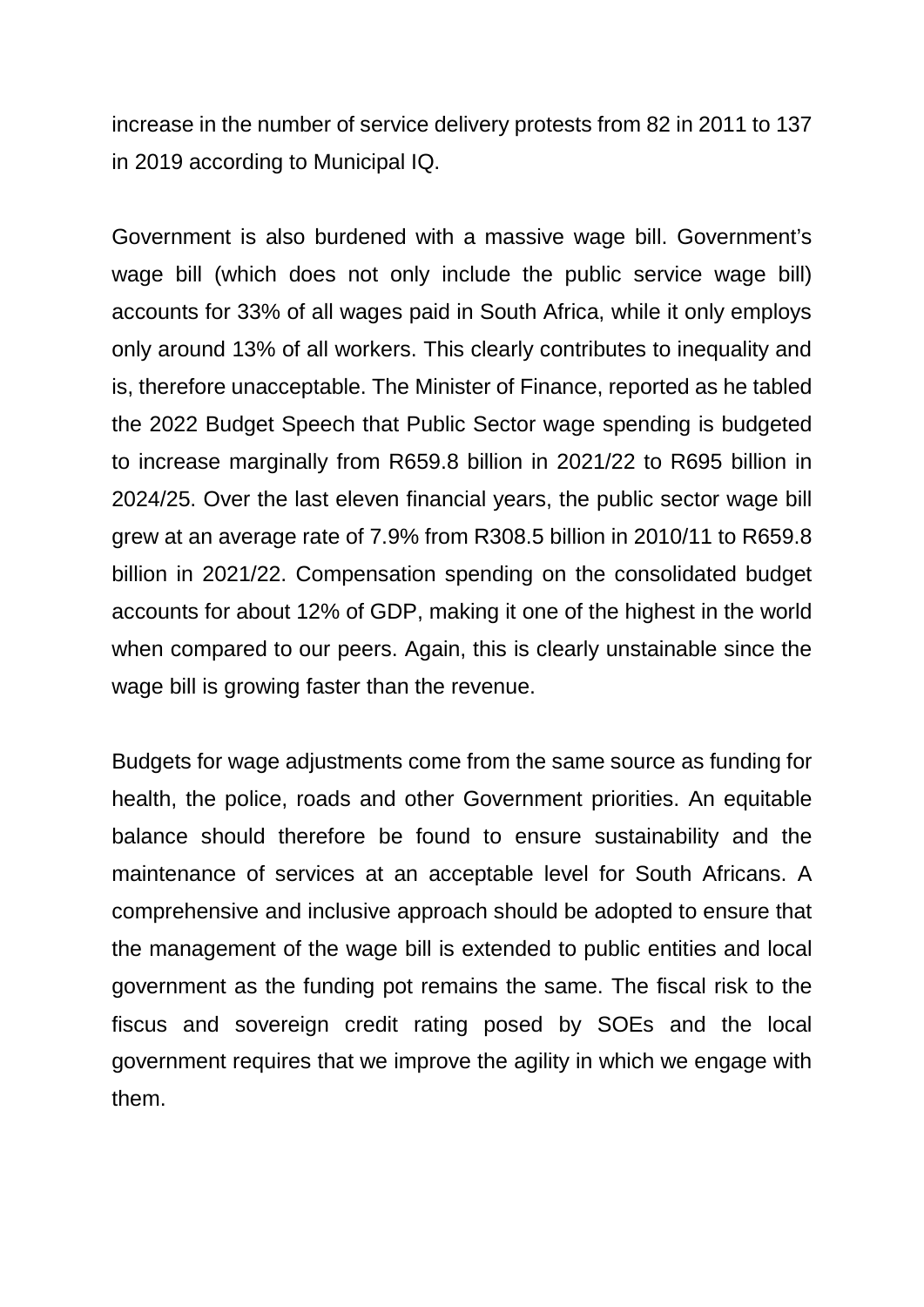#### **CONSTITUTIONAL COURT RULING**

This summit takes place at a time that has seen growing distrust between government and labour and an uneasiness on the state of collective bargaining. The Constitutional Court judgement on the matter pertaining to clause 3.3 of PSCBC Resolution 1 of 2018 came at the back of this uneasiness. It is our belief as government that the collective bargaining mechanisms currently in place were a result of hard fought struggles that forms the bedrock of the democratic dispensation. As such it must be defended, entrenched and where there are limitations, these addressed through dialogue.

The 1994 democratic breakthrough showed the possibilities that come with open discussions and honest dialogue. As government, we hold dear this belief that litigation should be the last resolve and matters must be discusses until we find a solution acceptable to all of us. It has been our experience that social dialogue always yield outcomes which are more progressive, inclusive and acceptable than those outcomes that come as a result of an adversarial process such as litigation. With the Constitutional Court Judgement, we have no winners but we all came out poorer in terms as we surrendered our collective destiny to the courts instead of the negotiating table. Trade unions are an integral part in the government's efforts to address the triple challenge and in transforming our country into a non-racial, non-sexist and democratic order that guarantees rights of workers as envisaged in our Constitution.

While all of us are enjoined to respect the decision of the Constitutional Court in the above-mentioned matter we cannot underestimate the trust deficit occasioned by the way the dispute between our trade union partners and us as employers was handled.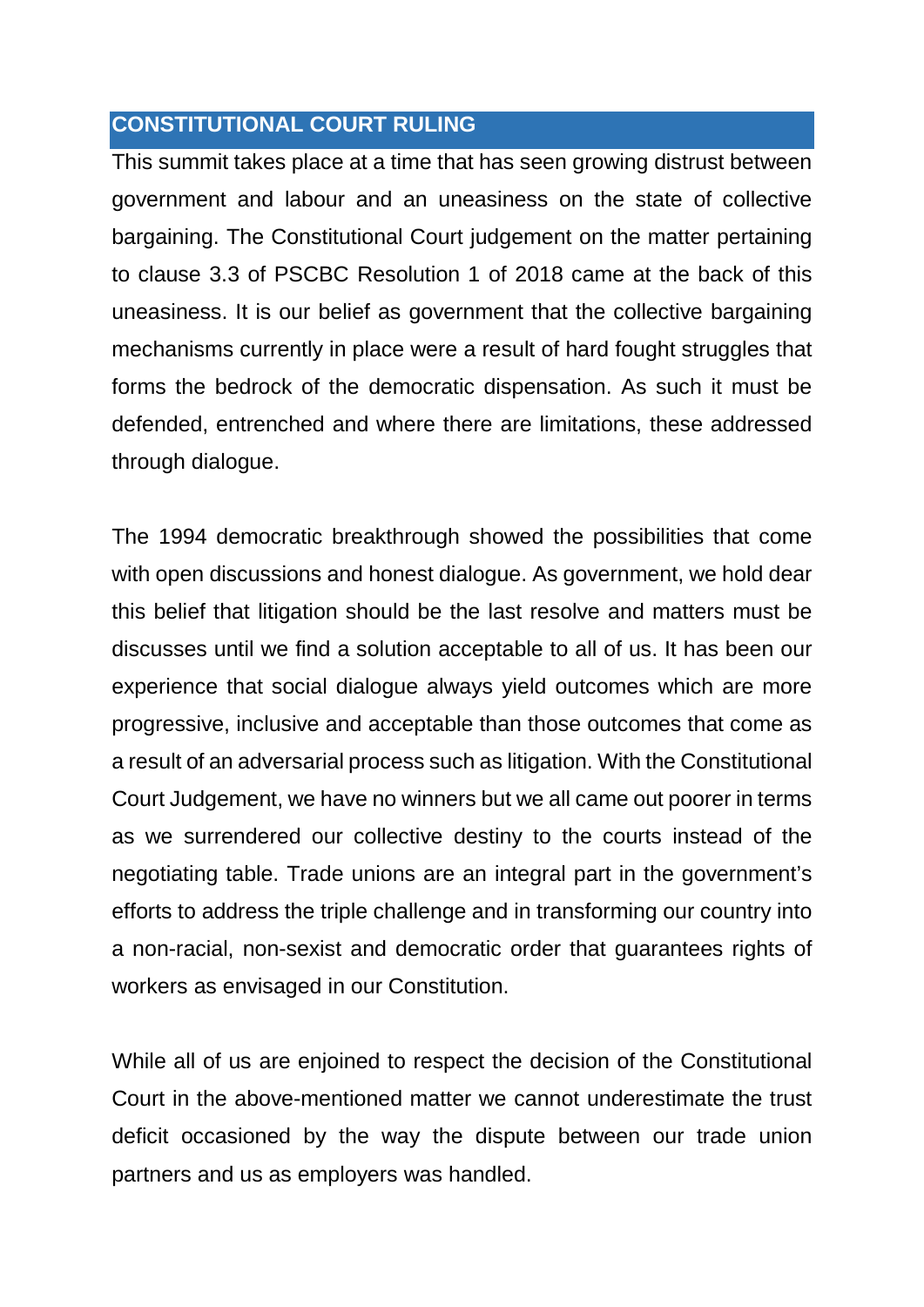So serious was the damage caused that some analysts wrongly, but understandably, opined that the implications of the Constitutional Court's decision are so far-reaching that they would annihilate the concept and practice of collective bargaining. Government disagrees with such analysis because the right to collective bargaining is enshrined in the Constitution and which the Constitutional Court emphasised on its importance.

It should be understood therefore that, the non-implementation of clause 3.3 of Resolution 1 of 2018 was not done maliciously or as part of an attack on collective bargaining. Even the errors of omission that occurred which caused the Constitutional Court to strike down clause 3.3 were committed in good faith. It is for this reason that government has initiated a process to ensure that all requirements, such National Treasury approvals will be met to ensure that future agreements cannot be invalidated on a technicality again.

I am pleased to remind this gathering that despite the prevailing sense of mistrust occasioned by the unfortunate misunderstandings that occurred in the immediate past, parties were able to conclude the 2021/2022 wage negotiations with respect to the Cost of Living Adjustment (COLA). Parties to the PSCBC must be commended for this resilience and continued confidence in social dialogue despite the difficulties they experienced during this period.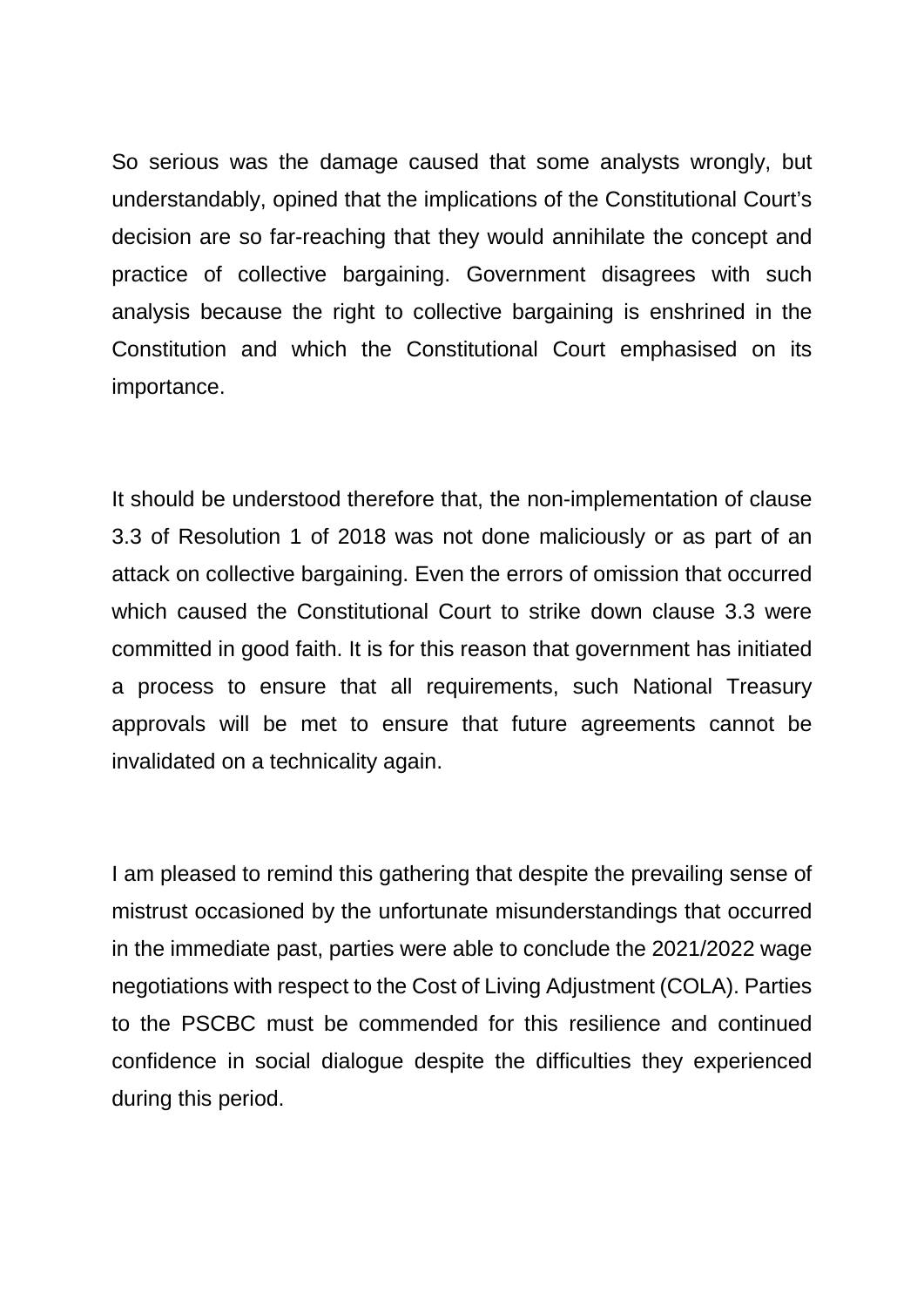This resilience should be harnessed and nurtured for purposes of creating a responsive, robust and agile collective bargaining environment in the public service.

### **CAPACITY OF THE STATE**

South Africa has made significant progress over the past 28 years to build a society that reflects the ambitions and values set out in the Constitution. 1994, saw the introduction of ambitious policy strategies, which were accompanied by a range of public sector legislative and policy reforms, intended to ensure that the policies established could be implemented. These successive policies, saw South Africa move through key policy moments, from the Reconstruction and Development Programme (RDP), to the National Development Plan which now stands as the South Africa's policy blueprint for long-term socio-economic development.

Despite the progress that can be noted and, as reflected in the 25 Year Review, it remains indisputable that the achievement of the intentions of these policies and practical delivery against the medium term strategic priorities established in line with them, has been uneven.

In 2011, the National Planning Commission's diagnostic report cited "capabilities of the state" as the deficit that stands as a major and undermining factor for South Africa's social and economic progress.

This sentiment is echoed by the 25 Year Review report (2018), which argues that "the capability of the State has come under question, particularly its agility and responsiveness to socioeconomic challenges." The review goes further stating that the (South African) State "is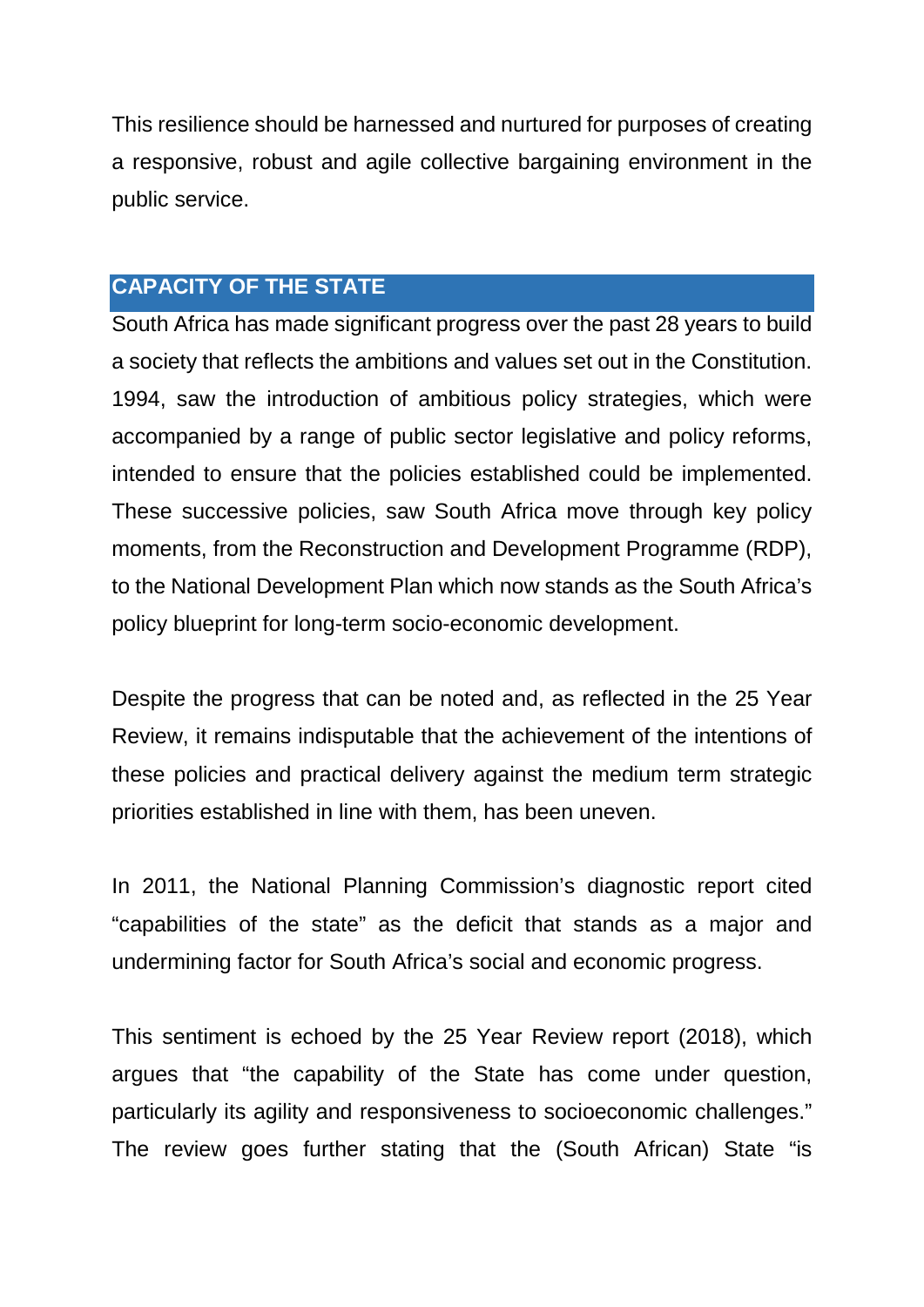hamstrung by under-capacitated and inefficient institutional structures, lacking focus and prioritization in implementation."

Cabinet over the years has made a series of decisions aimed at addressing the capacity of the state, these have resulted into a number of initiative all of which were an attempt to address this challenge. It is critical that these initiatives are consolidated with a view to undertake a diagnostic assessment of the capacity of the state to responds to the developmental challenges and needs of South Africa. To address this, , the DPSA is in a process to constitute a multidisciplinary team of experts to advise on the initiative to assess the capacity of the state and embark on a diagnostic audit. The inaugural workshop on the assessment of state capacity will be hosted parallel to this summit tomorrow morning to define the scope and process to be followed.

#### **GOVERNMENT'S POLICY POSITIONS**

As part of efforts to realise the Consolidation of the Social Wage through Reliable and Quality Basic Services which is one of the government priorities, the government caucus will over the course of this Summit share detailed position papers for discussion on the following:

#### **CONSOLIDATED WAGE SETTING MECHANISM**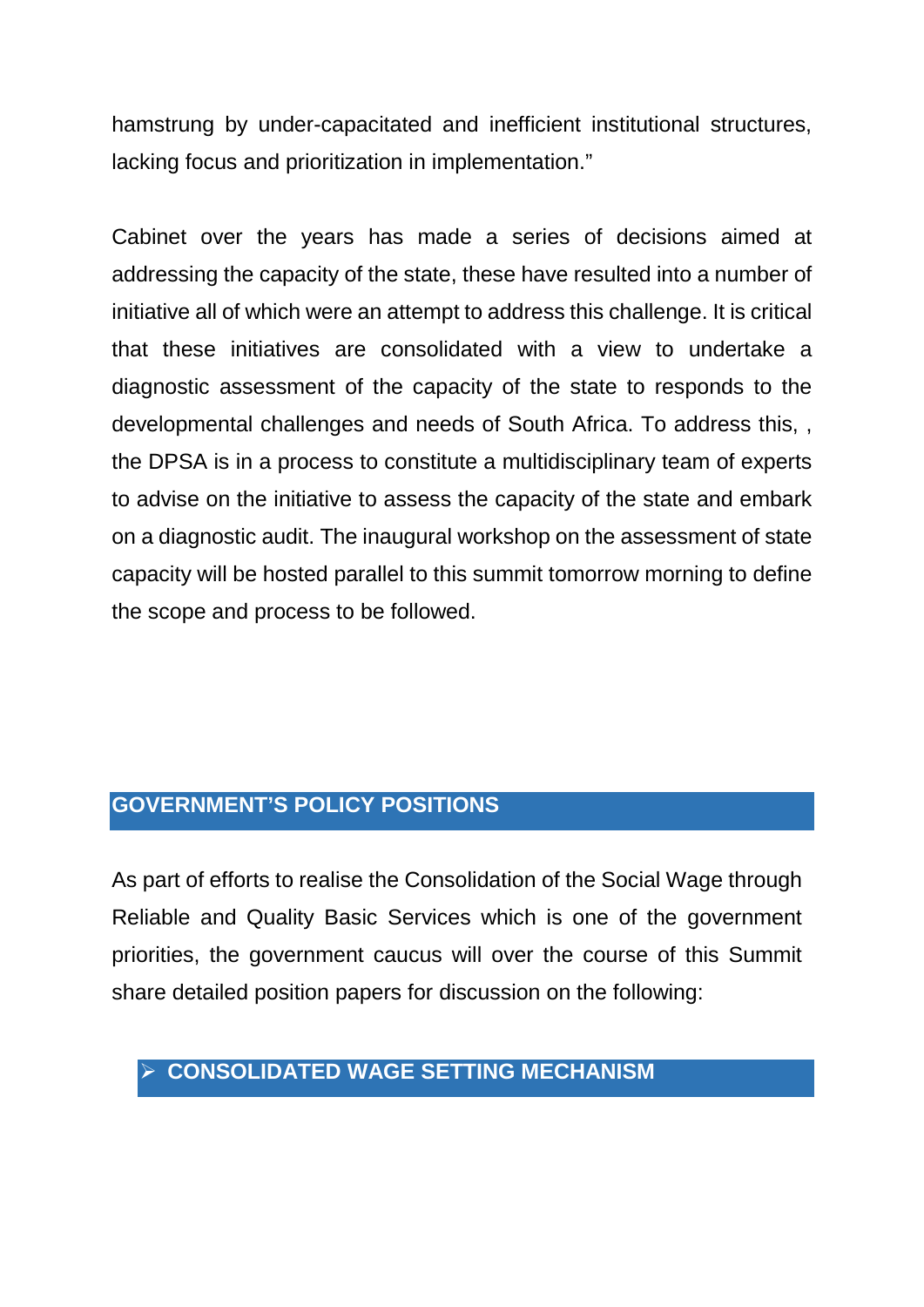An equitable wage setting mechanism, understood and agreed upon by all partners will ensure that wage settlements do not crowd out expenditure on other priority services as mentioned above.

This single wage setting mechanism should apply across the public sector for purposes of eliminating unjustifiable disparities that lead to jobhopping, unnecessary competitions between spheres of government and state institutions. This mechanism should therefore assist us to collectively implement reforms that will allow us, over time, to eliminate unjustifiable disparities in salaries and other conditions of service across the broader public sector.

Critical to this, is the review and integration of government's mandating structures and arrangements, job evaluation and grading and the potential introduction of a multi-factor index to inform collective bargaining on cost of living adjustments.

We must also consider ways in which we could revise the negotiations process to better align to the budget cycle. This will ensure that the cost of implementing collective agreements are factored into the budget.

## **NEW REMUNERATION POLICY**

The factoring of collective agreements into the budget will be captured in a new remuneration policy which addresses some of the current challenges around OSDs, allowances and other benefits that accrue to public servants.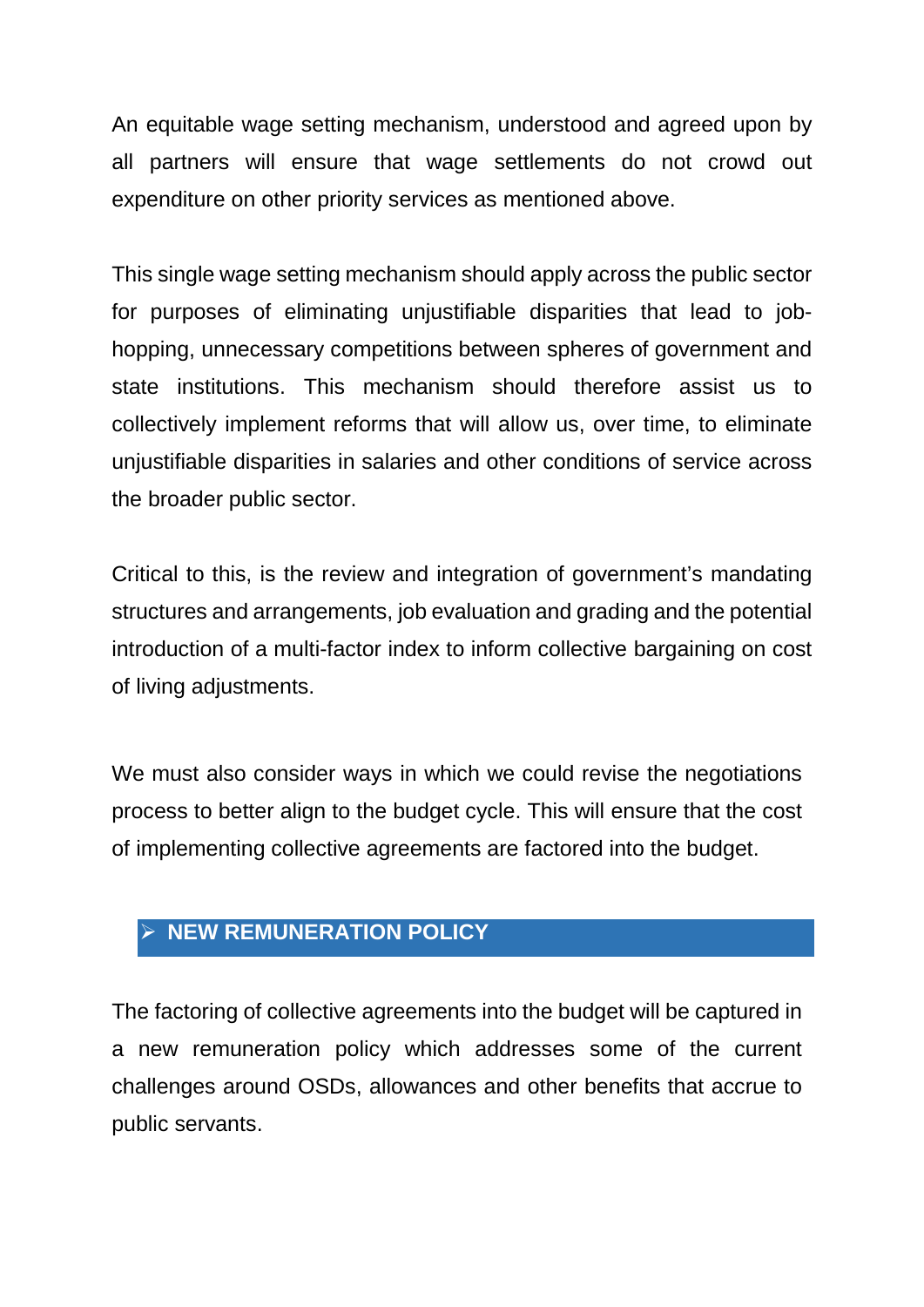In this regard, the Department of Public Service and Administration has commenced with a new Personnel Expenditure Review. The outcome of this review will inform the development of a new remuneration policy for the public sector. The Personnel Expenditure Review will specifically focus on problematic areas such as the occupation specific dispensations (OSDs) and consolidations of allowances. There will be a presentation on this matter later in the Summit programme.

#### **PROFESSIONALISATION OF THE PUBLIC SERVICE**

Distinguished guests, you will recall that one of the priorities of the  $6<sup>th</sup>$ administration is a commitment to build a capable, ethical, and developmental state. A key imperative of this is the professionalisation of the public service. Professionalising the public service has been elusive despite that it has always been emphasised as key. The National Development Plan (NDP) brought this into sharp focus, where it stated that "a developmental state needs to be capable", but that capability can only come about if the public service is professionalised and all fundamentals are in place.

To ensure that when policies shifts or changes in systems are reviewed and changed, new concepts are adopted and new systems and processes are introduced in the operation of the Public Service, we need to ensure that all our stakeholders are in sync with our direction. To ensure that we move together, I have therefore directed the National School of Government to develop training and capacity building interventions targeted at union leaders and shop stewards in consultations with the unions in the public sector. These interventions, which I hope our Sector Education and Training Authorities will have the appetite to fund, will also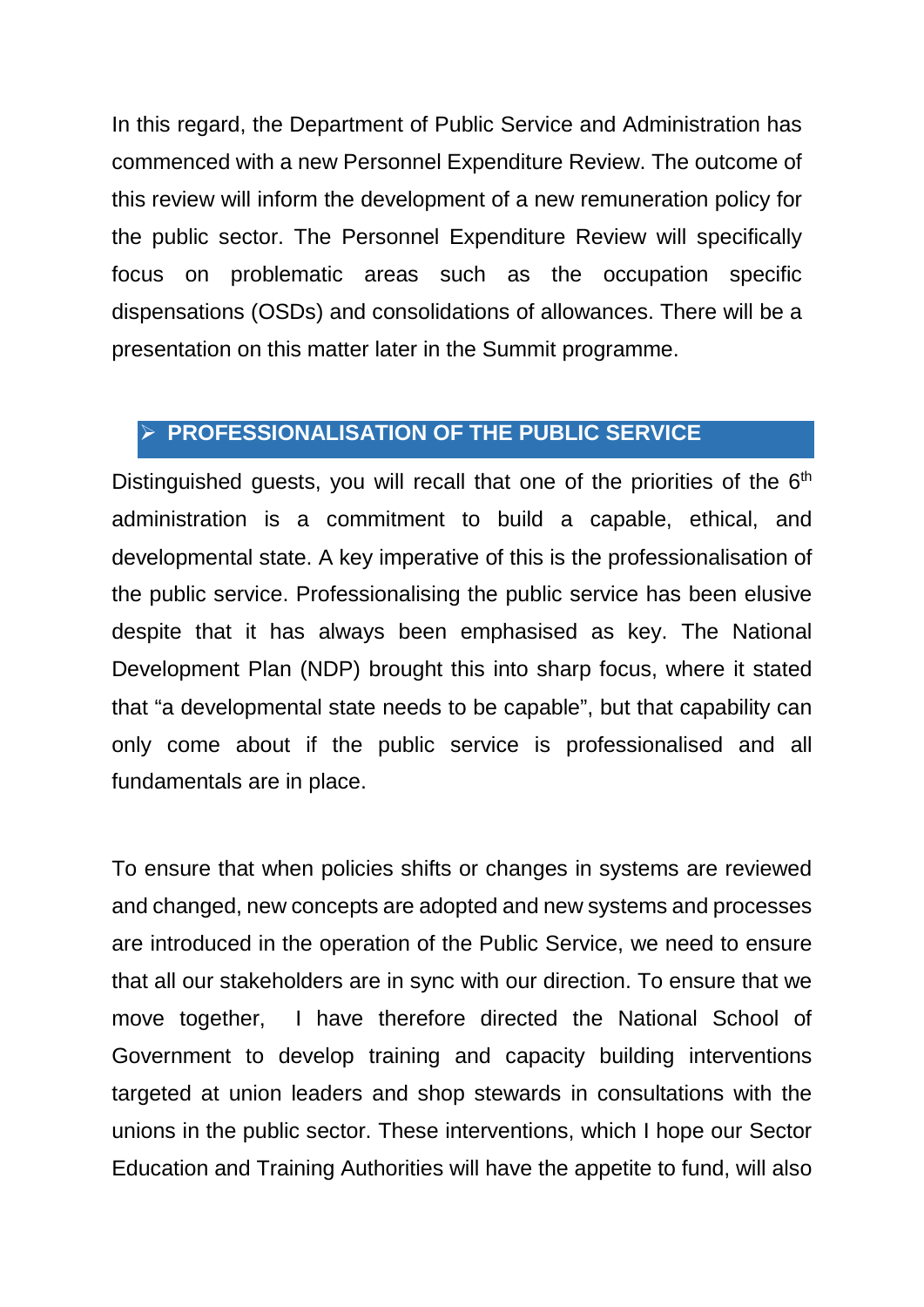help us to spot and manage talent shop stewards and union leaders for growth and leadership that our country desperately desires. This intervention should give lower level labour leaders an opportunity to upskill themselves to qualify for higher positions and promotions in the public service. It is only when we invest in our future that we stand a better chance of building a better life for our people.

The Judicial Commission of Inquiry into State Capture Reports have demonstrated the systematic and deliberate weakening of the state through restructuring of its institutional capacity, strategic appointments and dismissals of key individuals' among other things as a result of state capture. These activities have compromised the ability of the State to function professionally and have had a far-reaching impact on the entire bureaucratic apparatus of the state to deliver services. The DPSA has been instructed to finalise the Human Resource Development and Management Strategy for the Public Service as part of professionalisation to address the capacity and capability challenges that are currently inflicting essentially all departments and state institutions as all levels. Initiatives are currently being rolled out to address the multiplicity of factors including but not limited to systemic corruption, poor skills at critical levels, lack of accountability for wrongdoing as well as factors such as declining budgets.

The intervention of the DPSA is supposed to address the pockets of extreme excellence on one side and extreme disorganisation on another. We need consistency that saw the response to the COVID-19 pandemic lauded across the world.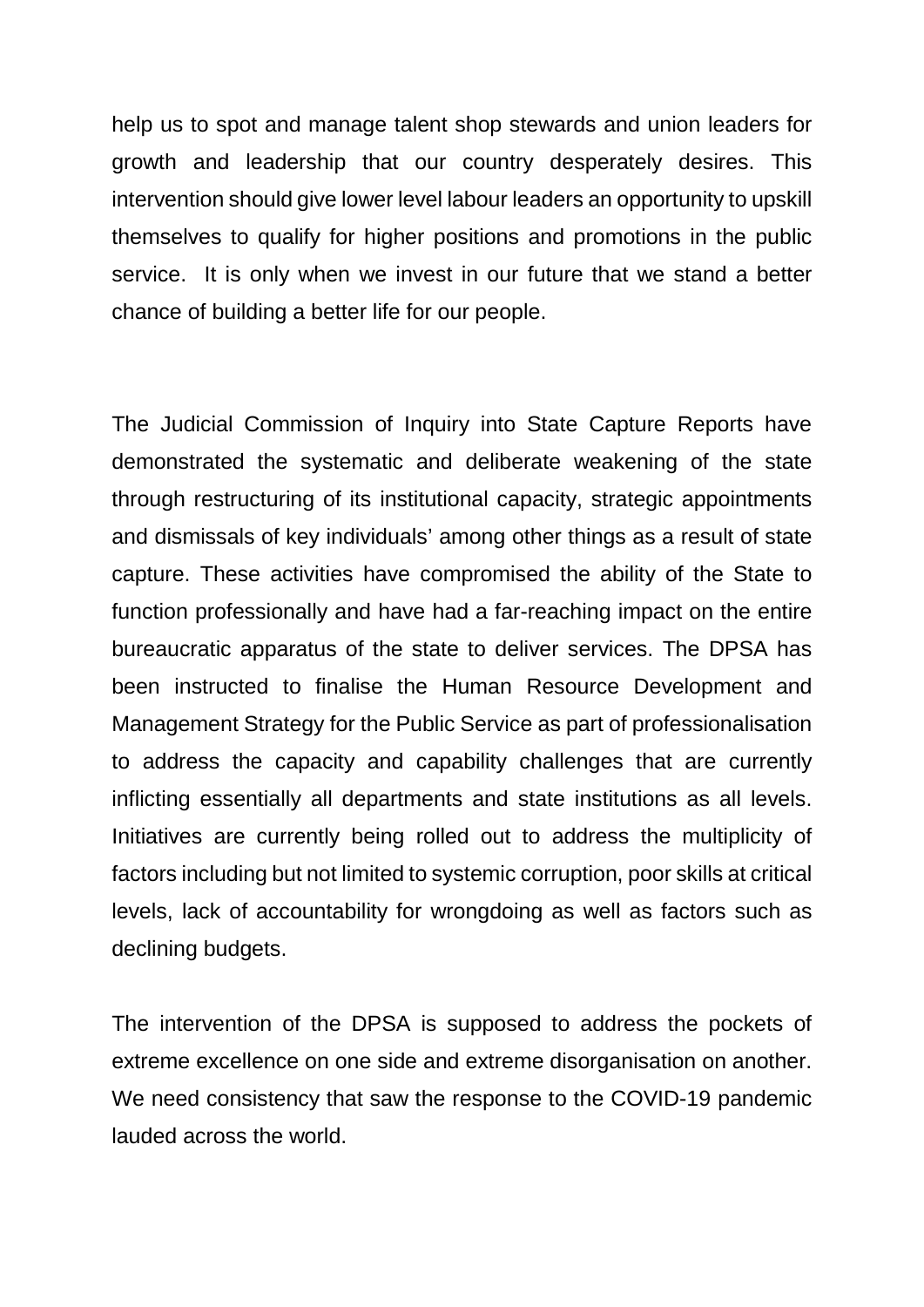I call on organised labour to partner with us in providing the required level of support and specialisation function to public entities that are struggling to build the required capacity and capability. The DPSA has produced several reports on diagnosis and recommendations about capacity issues in the human resources management area. These include, amongst others, inadequate organisation structures, high vacancy rates, insufficient management of discipline and the lack of relevant academic qualifications. Addressing these, requires a strong partnership between government as employer and employee representatives.

## **IMPLEMENTATION OF THE PUBLIC SERVICE CHARTER**

The Public Service Charter is a response to the realization that the services and manner in which they are delivered are not at the required level. There is a need to improve public service delivery to citizens. The Public Service Charter seek to address the key challenge of effective implementation of the Batho Pele Principles and living Constitutional Values.

We therefore call upon Organised labour to assist with the following:

- a. A better understanding of the spirit aims of the Charter;
- b. Monitoring that the requisite departmental governance structures are in place, for improved programme support to implementing units;
- c. That available mechanisms for service delivery improvement are fully effective and are monitored;
- d. That public servants and union members are disciplined enough to live up to the charter; and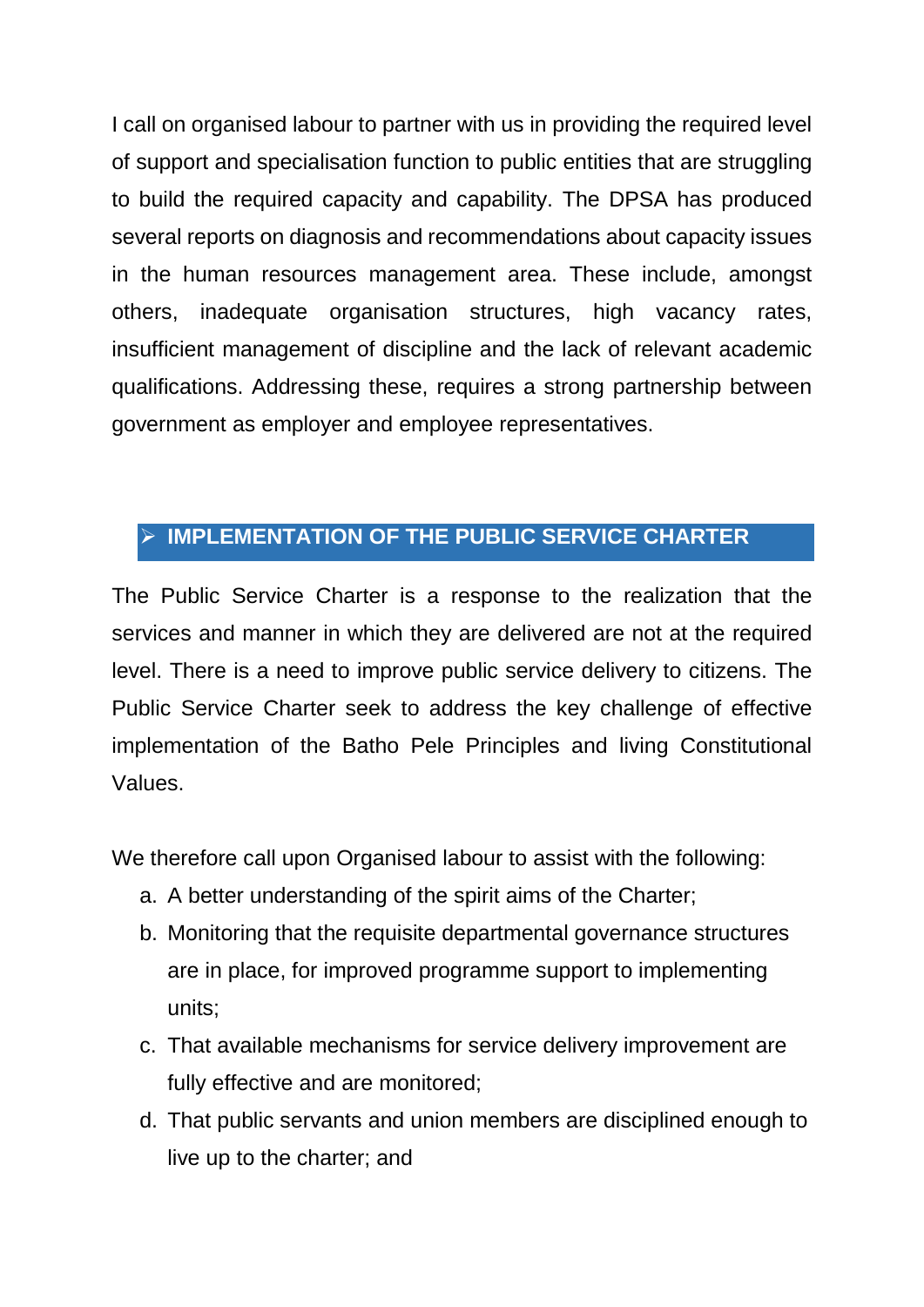e. Departmental leadership is adequate and those that undermine the spirit of the Charter are called out to account.

The full and effective implementation of the charter is critical in that its values also contribute to the fight against corruption and maladministration. On our part as government, we have put in place several programmes to fight this scourge. These programmes are directed by a National Development Plan, aimed to reduce the levels of corruption by 2030, and informed by a National Anti-Corruption Strategy that is based on the values of integrity, transparency and accountability, respect for the rule of law and zero tolerance for corruption. A key part of this started in April of 2021 when Lifestyle Audits became a compulsory function across the Public Service. Capacity building initiatives are being rolled out across the public service to institutionalise lifestyle audits to ensure that public servants are living within their means and their wealth can be explained in line with their assets and income.

## **THE FUTURE OF WORK IN THE PUBLIC SERVICE**

Two weeks ago, on the  $14<sup>th</sup>$  and  $15<sup>th</sup>$  the Department of Public Service and Administration (DPSA) hosted an Indaba on the Future of Work in the Public Service. The Indaba highlighted the need for DPSA's Regulations, Policy Frameworks and Directives to reimagined to enhance youth representation, productivity and performance within the public service. The Public Service has been found to be aging and not prepared for the future due to a lack of understanding of technological developments, the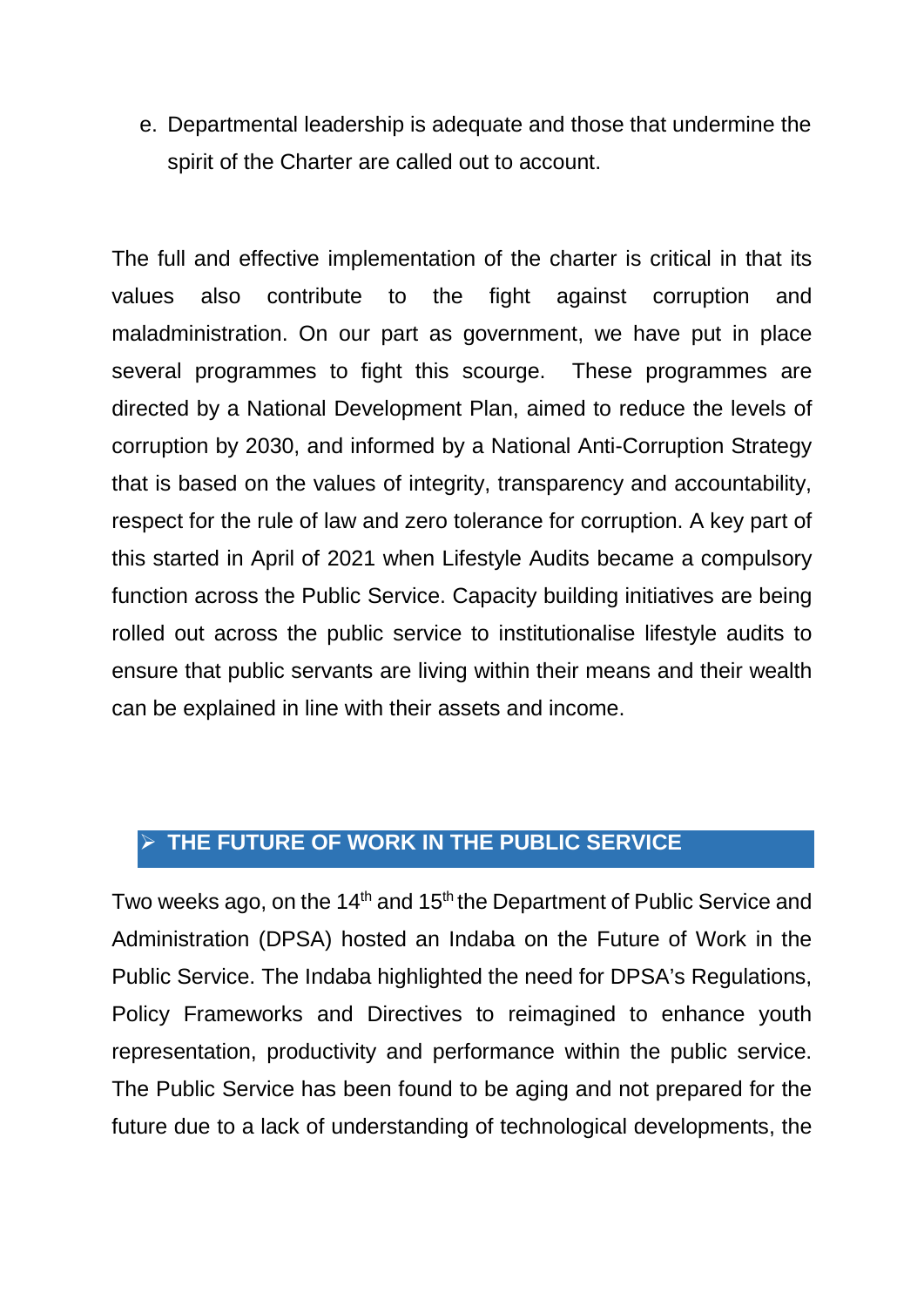need to change current approaches to how work is delivered and the organisation of government as an institution serving the people.

The Indaba initiated the necessary conversations given the rapidly changing times and environment, and the need to be prepared for any potential abrupt disruptions such as demonstrated by the current COVID-19 pandemic.

The Indaba resolved on a number of initiatives that could leader the Public Service to move closer to achieving the aims of the NPD, the AU's Agenda 2063 of the Africa We Want and the United Nations' Sustainable Development Goals (SDGs). We are already putting in place mechanisms to ensure that the resolutions of the Indaba are implemented especially around:

- o Promoting innovation and new ways of thinking in the public service for positive disruptions in service delivery;
- o Promoting access of young people into senior positions across the state as part of addressing the problem of an aging public service that serves a young population. This starts with reviewing public service systems and processes for effectiveness and efficiency;
- o Embracing technology and putting in place mechanisms that encourage the adoption of technology in the design and delivery of new services
- o Reviewing Regulations and Norms and Standards that impede innovation and promote rigidity as well as gate-keeping instead of attracting and retaining the right talent; and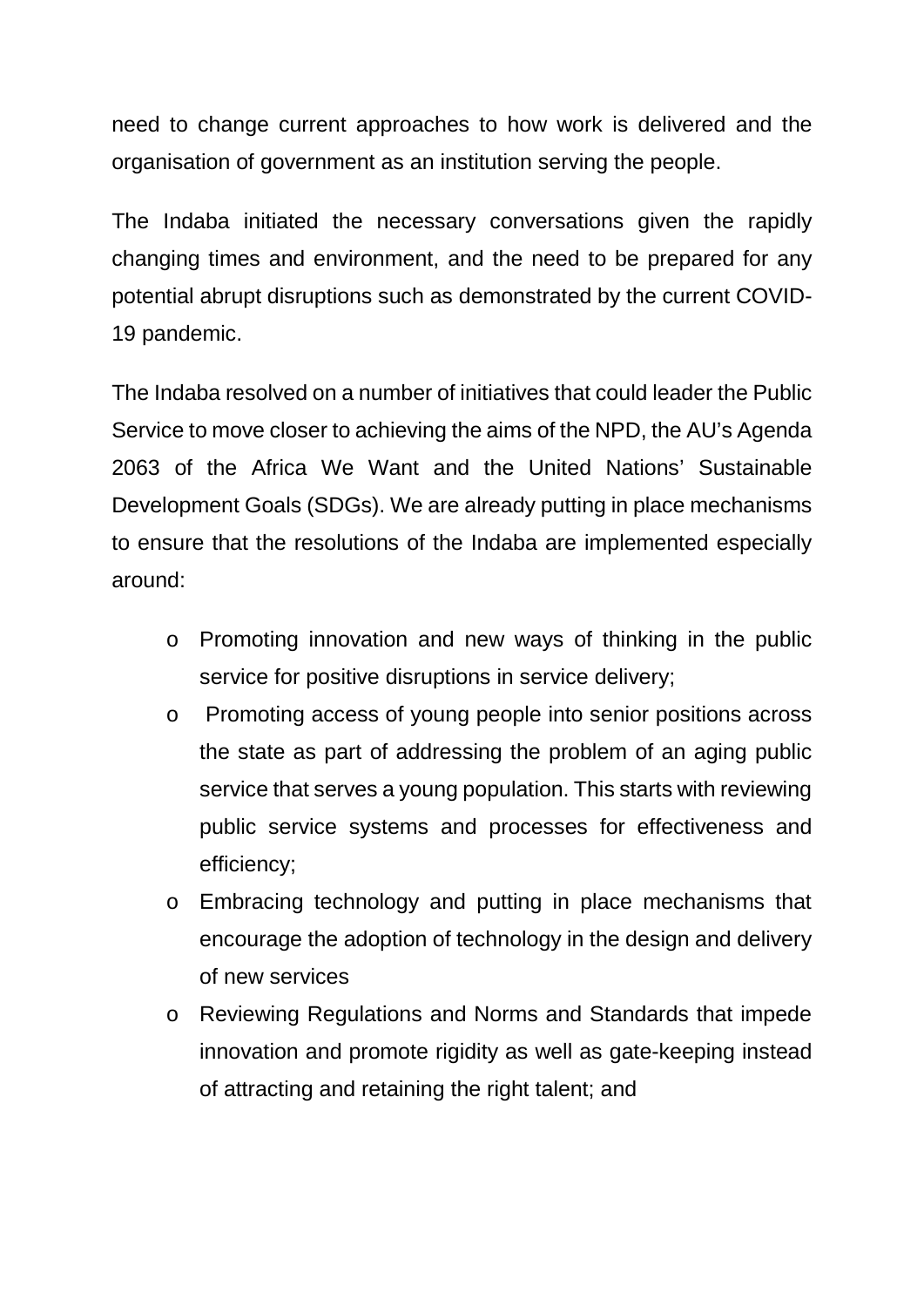o Improving the forecasting ability of the state in pursuit of having a capable public service that is fit for purpose and that we are responsive to the needs of citizens.

The purpose of the Indaba was for us to reimagine a future public service that is welcoming to new entrants, accepting of diversity, responsive to the needs of the public and agile enough to adapt to new realities by using emerging technologies. It gave us an opportunity to also reimagine appropriate training interventions and tools of trade that will enable us to move with the times while embracing and preparing for the future.

Programme Director,

I am happy to report that, we were able to achieve this aim. Furthermore, you will agree with us that the COVID 19 pandemic has forced all of us to think differently about how we conduct government business. It is my hope that the Summit will deliberate further on the future work and the kind of the future public service we would all like to build and agree on a partnership format that will deliver on it.

#### **CONCLUSION**

As I conclude, I want to remind all parties in attendance here today that one of the major hallmarks of our transition to democracy in 1994 was the realisation of labour peace. Many of us today easily forget how fraught and violent our labour market regime was before 1994. I call on all of us gathered here today not to take for granted, South Africa's labour market